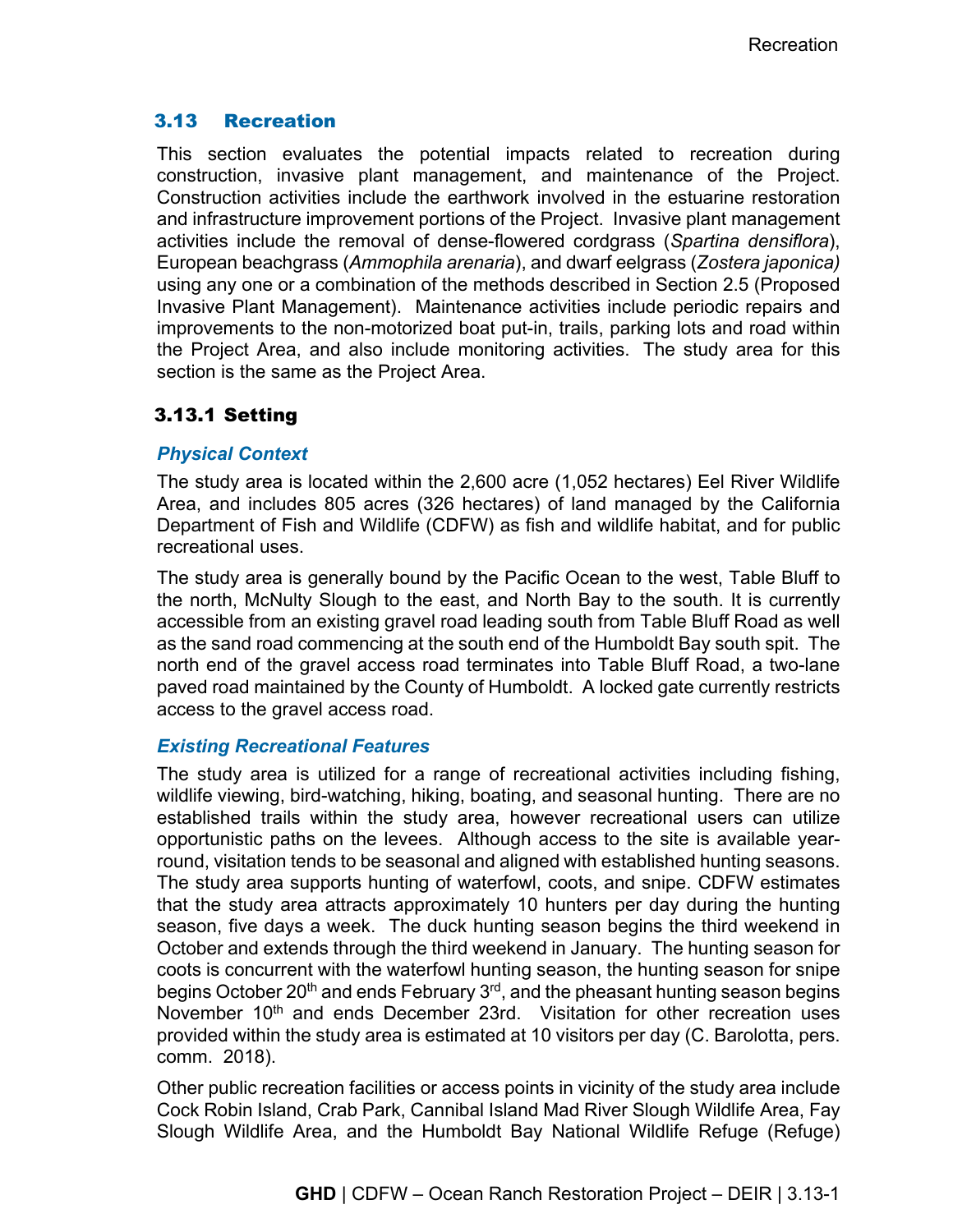(including the Salmon Creek, Hookton Slough, and Dunes Units). All of these recreational facilities allow recreational uses similar to the study area, including seasonal hunting. For purposes of comparison to visitation and recreation in other areas, the Refuge averages approximately 20,000 visitors per year for the entire complex, and approximately 12,825 visitors per year to the visitor center in Loleta alone.

## 3.13.2 Regulatory Framework

#### *Federal*

There are no federal regulations that apply to the proposed Project related to recreational resources.

#### *State*

## **California Coastal Act**

The study area is within the Coastal Zone. The California Coastal Act contains numerous policies relevant to recreation, as summarized below:

#### *Public Resources Code Section 30210*

*In carrying out the requirement of Section 4 of Article X of the California Constitution, maximum access, which shall be conspicuously posted, and recreational opportunities shall be provided for all the people consistent with public safety needs and the need to protect public rights, rights of private property owners, and natural resource areas from overuse.*

*Public Resources Code Section 30211*

*Development shall not interfere with the public's right of access to the sea*  where acquired through use or legislative authorization, including, but not *limited to, the use of dry sand and rocky coastal beaches to the first line of terrestrial vegetation.*

*Public Resources Code Section 30212*

*a) Public access from the nearest public roadway to the shoreline and along the coast shall be provided in new development projects except where (1) it is inconsistent with public safety, military security needs, or the protection of fragile coastal resources, (2) adequate access exists nearby, or (3) agriculture would be adversely affected. Dedicated accessways shall not be required to be opened to public use until a public agency or private association agrees to accept responsibility for maintenance and liability of the accessway.*

#### *Public Resources Code Section 30214*

*(a) The public access policies of this article shall be implemented in a manner that takes into account the need to regulate the time, place, and manner of public access depending on the facts and circumstances in each case including, but not limited to, the following: (1) Topographic and geologic site characteristics. (2) The capacity of the site to sustain use and at what level of intensity. (3) The appropriateness of limiting public access to the*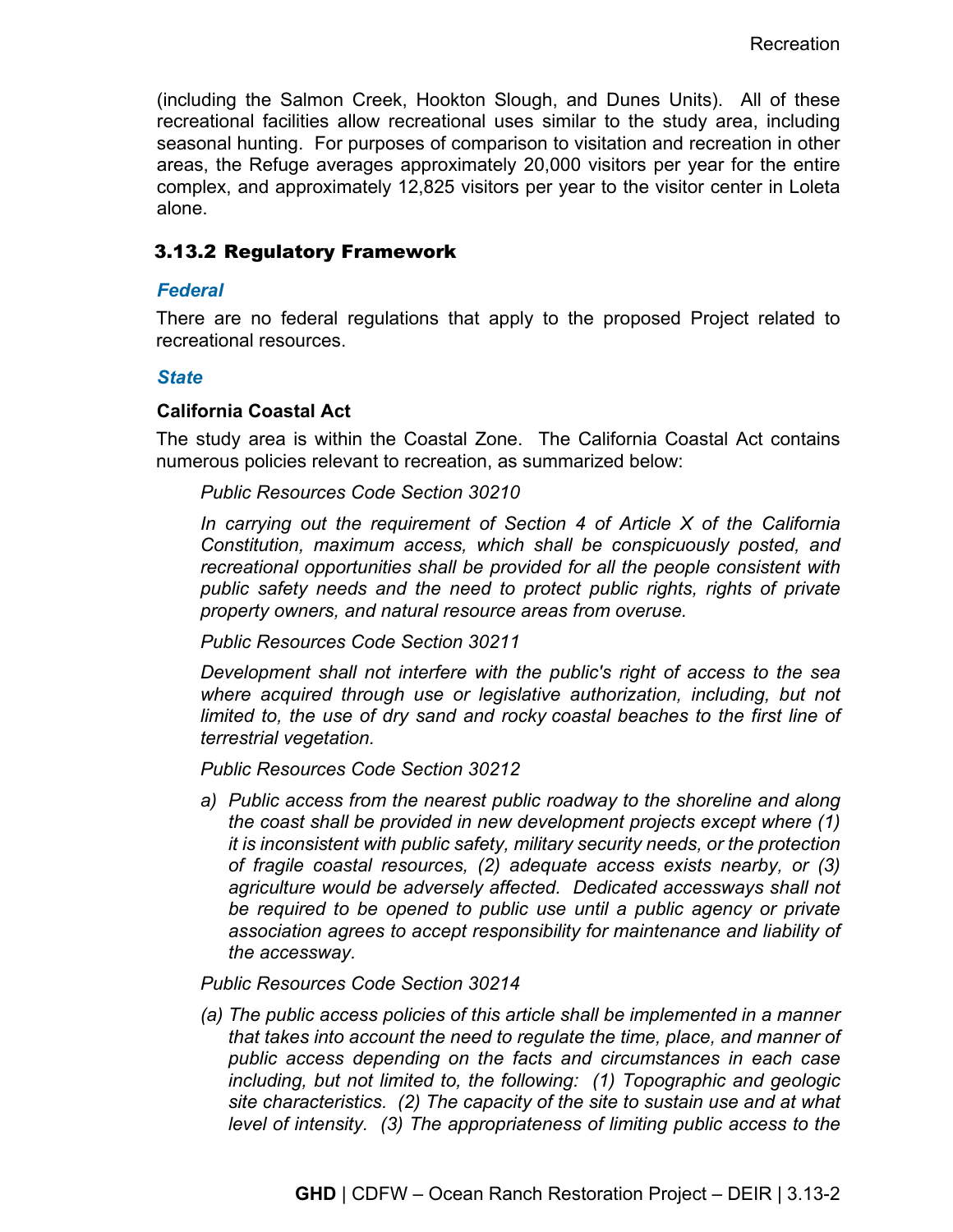*right to pass and repass depending on such factors as the fragility of the natural resources in the area and the proximity of the access area to adjacent residential uses. (4) The need to provide for the management of access areas so as to protect the privacy of adjacent property owners and to protect the aesthetic values of the area by providing for the collection of litter.*

- *(b) It is the intent of the Legislature that the public access policies of this article be carried out in a reasonable manner that considers the equities and that balances the rights of the individual property owner with the public's constitutional right of access pursuant to Section 4 of Article X of the California Constitution. Nothing in this section or any amendment thereto shall be construed as a limitation on the rights guaranteed to the public under Section 4 of Article X of the California Constitution.*
- *(c) In carrying out the public access policies of this article, the commission and any other responsible public agency shall consider and encourage the utilization of innovative access management techniques, including, but not limited to, agreements with private organizations which would minimize management costs and encourage the use of volunteer programs.*

*Public Resources Code Section 30233*

- *(a) The diking, filling, or dredging of open coastal waters, wetlands, estuaries, and lakes shall be permitted in accordance with other applicable provisions of this division, where there is no less feasible less environmentally damaging alternative, and where feasible mitigation measures have been provided to minimize adverse environmental effects, and shall be limited to the following:*
	- *(3) In open coastal waters, other than wetlands, including streams, estuaries, and lakes, new or expanded boating facilities and the placement of structural pilings for public recreational piers that provide public access and recreational opportunities.*
	- *(6) Restoration purposes.*
	- *(7) Nature study, aquaculture, or similar resource dependent activities.*
- *(c) In addition to the other provisions of this section, diking, filling, or dredging in existing estuaries shall maintain or enhance the functional capacity of the wetland or estuary. Any alteration of coastal wetlands identified by the Department of Fish and Game, including, but not limited to, the 19 coastal wetlands identified in its report entitled, "Acquisition Priorities for the Coastal Wetlands of California", shall be limited to very minor incidental public facilities, restorative measures, nature study, commercial fishing facilities in Bodega Bay, and development in already developed parts of south San Diego Bay, if otherwise in accordance with this division.*

*Public Resources Code Section 30240*

*(a) Environmentally sensitive habitat areas shall be protected against any significant disruption of habitat values, and only uses dependent on those resources shall be allowed within those areas.*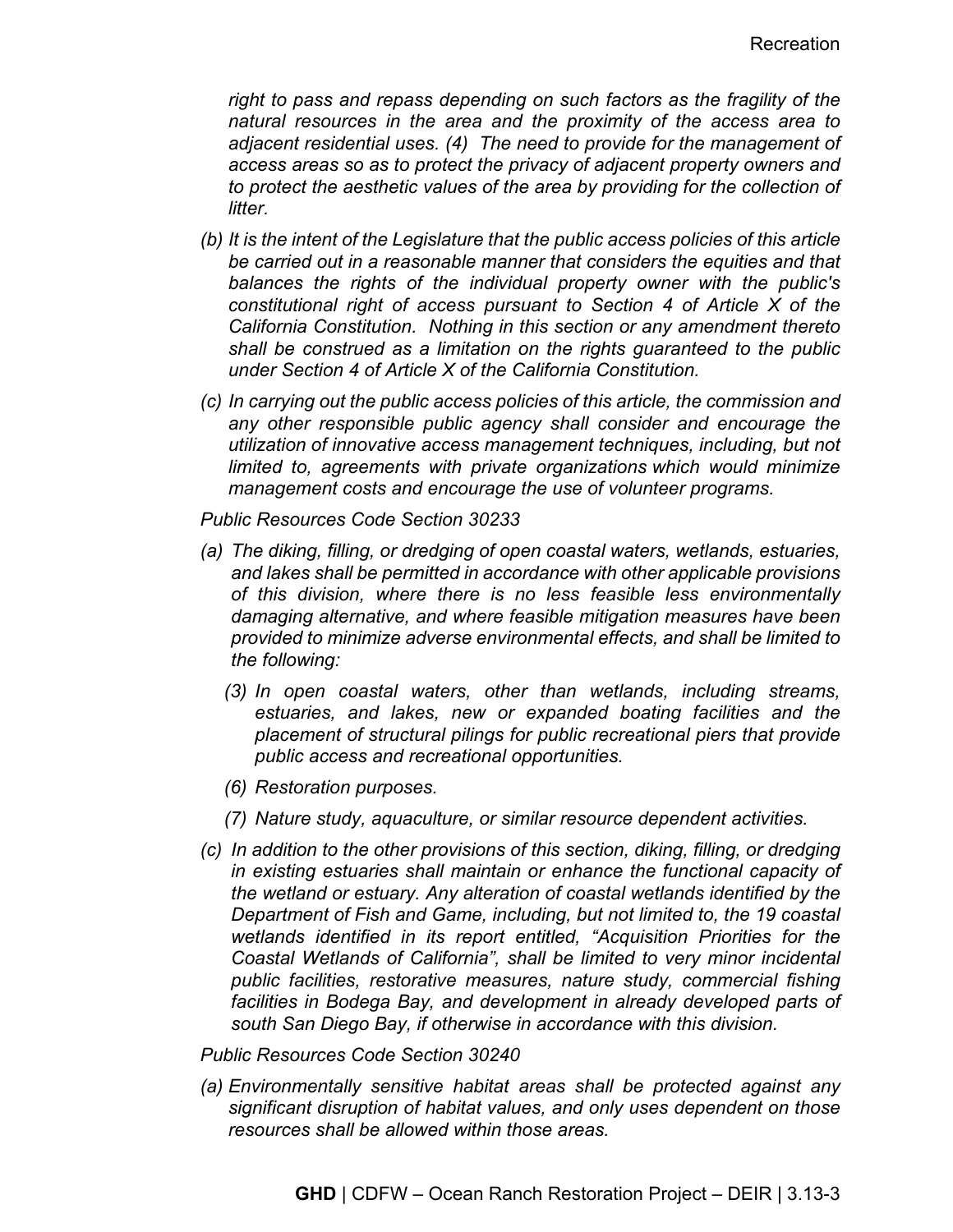*(b) Development in areas adjacent to environmentally sensitive habitat areas and parks and recreation areas shall be compatible with the continuance of those habitat and recreation areas.*

## *Local*

Lands within the study area are owned by CDFW or are under the jurisdiction of the State Lands Commission, and therefore will not require a Conditional Use Permit from Humboldt County nor adherence to the Humboldt County General Plan or the Local Coastal Program Eel River Area Plan. Because potential impacts related to recreation would be limited to the study area, local and regional regulatory policies are not included in this analysis.

# 3.13.3 Evaluation Criteria and Significance Thresholds

Under criteria provided in Appendix G of the CEQA Guidelines, the Project would be considered to have a significant impact on recreational resources if it would result in any of the following:

- Increase the use of existing neighborhood and regional parks or other recreational facilities such that substantial physical deterioration of the facility would occur or be accelerated; or
- Include recreational facilities or require the construction or expansion of recreational facilities which might have an adverse physical effect on the environment.

The following sections describe the anticipated environmental impacts on recreational resources due to the Project.

# 3.13.4 Methodology

The impact analysis included in this section is based on documented usage patterns, interviews, and other information collected from the County of Humboldt and CDFW.

# 3.13.5 Impacts and Mitigation Measures

## **Impact REC-1: Would the Project increase the use of existing neighborhood and regional parks or other recreational facilities such that substantial physical deterioration of the facility would occur or be accelerated?**

During construction of the Project, the existing recreational activities the site provides, such as fishing, hunting, bird watching, kayaking, boating, equestrian use, and hiking, would be temporarily unavailable to the public. The temporary closure of all or a portion of the study area would occur between the months of May and October over a two year period (likely 2021 and 2022) when the estuarine restoration component of the Project is implemented. Similarly, recreational access may be temporarily impacted (up to two weeks) in parts of the study area during invasive plant management activities, which would typically occur between August 1 and March 15. As discussed above, the duck hunting season begins the third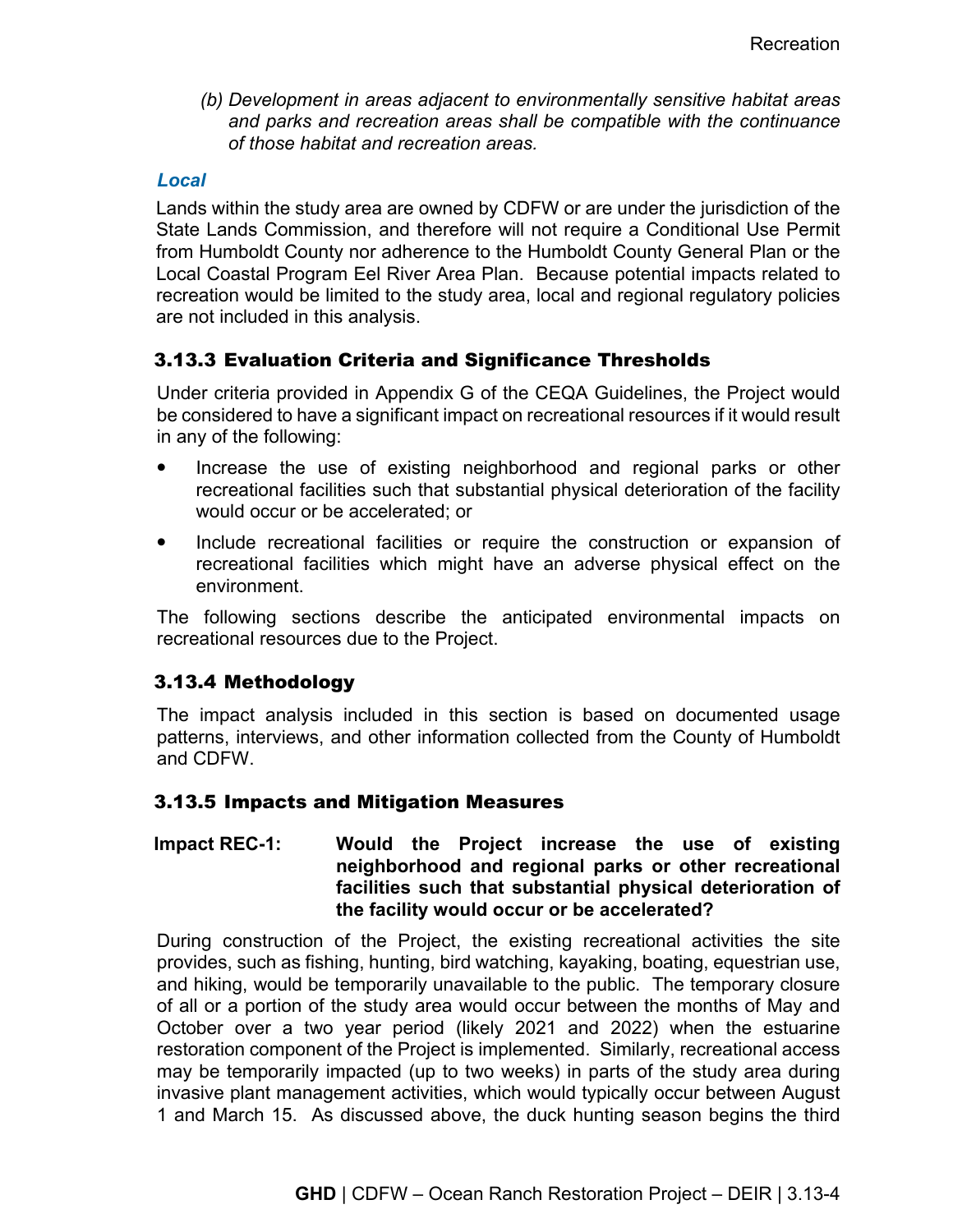weekend in October and extends to the third weekend in January, with other hunting seasons ending as late as February. Although hunters may be displaced to another public facility open for hunting at the beginning of the season during the construction phase, it is not anticipated that other recreational facilities would be substantially deteriorated due to a slight increase in hunters for a short period of time (e.g., two weeks) over a limited number of construction seasons (two years). Under a worst case scenario, hunters would have to utilize another recreational facility for one full hunting season and a partial season the following year. However, as the season is confined to a few months a year and there are at least four other public facilities in the vicinity open to hunting, it is not likely that substantial physical deterioration of any hunting-related recreational facilities would occur during construction of the Project. Invasive plant management activities in hunted areas would be timed to avoid interfering with hunter access, and would have no impact on this recreational use.

Other recreational activities such as kayaking, bird watching, and hiking would also be temporarily displaced to adjacent parks or facilities during Project construction and/or invasive plant management activities. As noted above, this displacement is not anticipated to substantially deteriorate the other facilities due to the passive nature of the activities, the short-term nature of the anticipated use, and ability to disperse displaced uses to several proximate sites. A less than significant impact would occur during both the construction phase and during ongoing invasive plant management activities.

Once constructed, the study area would provide an improved parking area and access road, a formal non-motorized multi-use trail system, and a new nonmotorized boat put-in, which would increase recreational opportunities in the study area and improve recreational facilities onsite. It is anticipated that the Project could result in up to 30 to 40 additional vehicles visiting the site per week compared to existing conditions, or four to six additional vehicles per day. This modest increase in use of the study area would be accommodated by the Project's improved parking area and multi-use trail system and the Project would not impact other recreational facilities in the vicinity.

By its nature, the Project would not directly or indirectly induce population growth. The Project does not create housing nor necessitate the development of housing. The Project would not result in the extension of utilities or roads or other infrastructure into outlying areas and would not directly or indirectly lead to the development of new sites that would induce population growth. Given the number of existing park and recreational options available in the Project vicinity and the fact that the Project would not induce population growth, the Project would not increase the use of parks such that substantial physical deterioration would occur. The impact would be less than significant.

**Mitigation Measures:** No mitigation is necessary.

**Level of Significance:** Less than significant.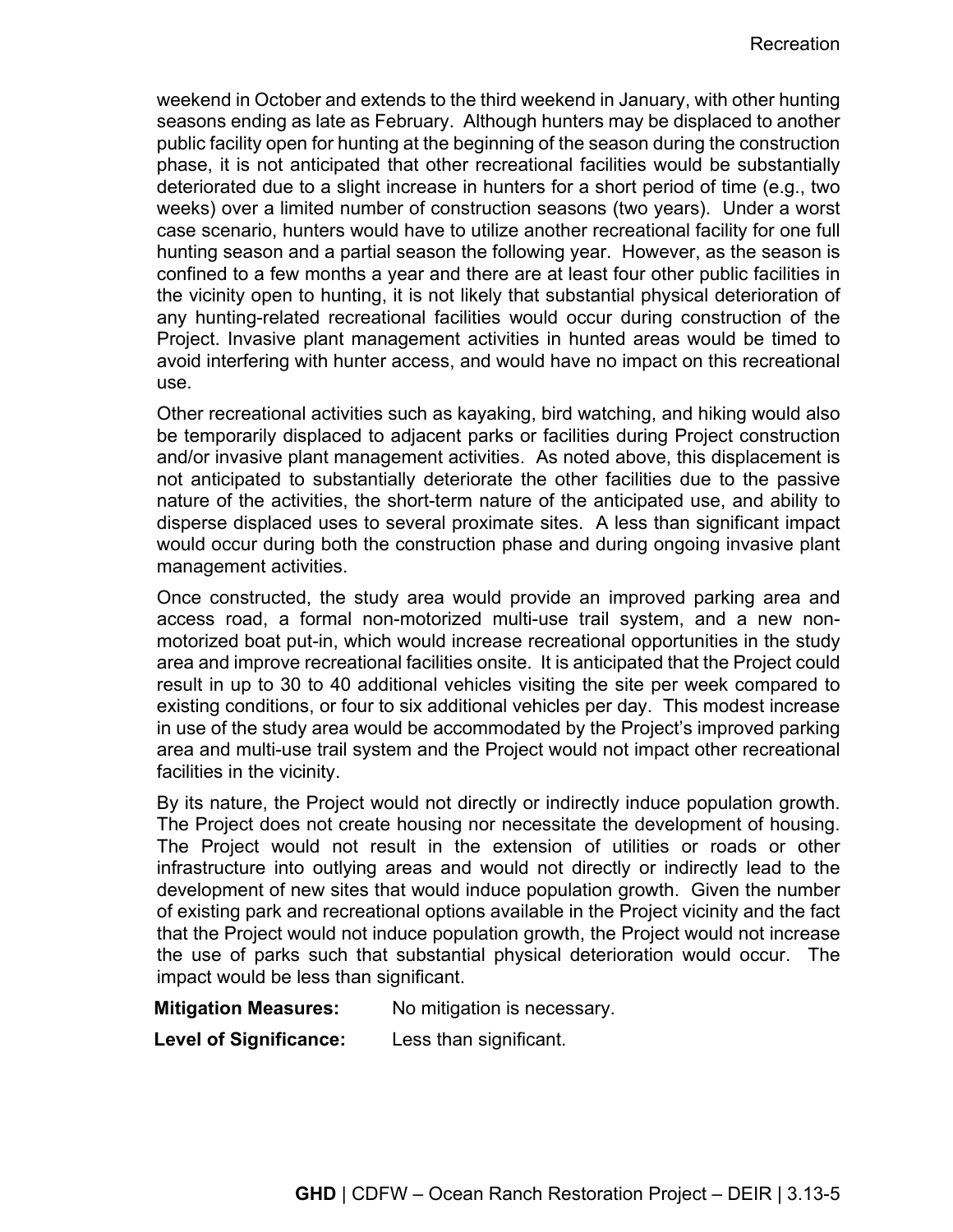#### **Impact REC-2: Would the Project include recreational facilities or require the construction or expansion of recreational facilities which might have an adverse physical effect on the environment?**

The Project includes proposed improvements to on-site recreational facilities, including an improved parking area and access road, a formal non-motorized multiuse trail system, and a new non-motorized boat put-in. The potential environmental impacts associated with installation of these elements are evaluated in the appropriate sections of this Draft EIR, including, but not limited to, Section 3.1 (Aesthetics), Section 3.3 (Air Quality), Section 3.4 (Biological Resources), and Section 3.9 (Hydrology and Water Quality).

Several of the proposed Project features would reduce the physical effect on the environment from visitors to the area. The existing parking area located at the north end of the access road would be gravelled to confine vehicular use within a prescribed area. The access road would be re-surfaced with asphalt concrete pavement, and the entryway would be monitored to ensure no visitors enter before sunrise and after sunset, limiting the hours of accessibility of the site. A path running parallel to the access road would be surfaced with gravel to direct foot traffic into the study area along a specific path. A new pervious concrete parking area would be established near the south end of the access road and would contain additional parking spaces, including an Americans with Disabilities Act (ADA)-accessible parking space and van pull out area. The proposed trails and associated bridge improvements would guide visitors through the area and protect sensitive habitats in the study area from unfettered access. The trails would also be ADA-accessible and would be constructed with pervious pavement. Additionally, the non-motorized boat put-in would provide a designated area to launch non-motorized boats, which would reduce deterioration, erosion, or other impacts to sensitive habitats, including wetlands, in the study area. The non-motorized boat put-in would also be ADAaccessible. For these reasons, the proposed recreational components of the Project would minimize adverse physical effects on the environment from on-going or increased recreational use.

The Project would not directly or indirectly induce population growth that would require the construction or expansion of recreational facilities beyond those included in the Project. As discussed in the Setting section, visitation to the study area and parks in the vicinity is fairly low. Visitation to areas distant from the Highway 101 corridor tends to be even lower. In light of the fact that a visit to the study area would require at least a half hour commitment of time by the average tourist, it is unlikely that visitation would increase measurably as a result of the Project.

Hunting, fishing, wildlife viewing, and general exploration serves as the primary draw to the study area. The study area would remain open to all of these uses after the Project is implemented. Hunters concerned about how potential Project-related changes in habitat types and bird use would impact hunting opportunities would also have access to other areas open to public hunting in the vicinity, including Cannibal Island, Mad River Slough Wildlife Area, Fay Slough Wildlife Area, and the Humboldt Bay National Wildlife Refuge.